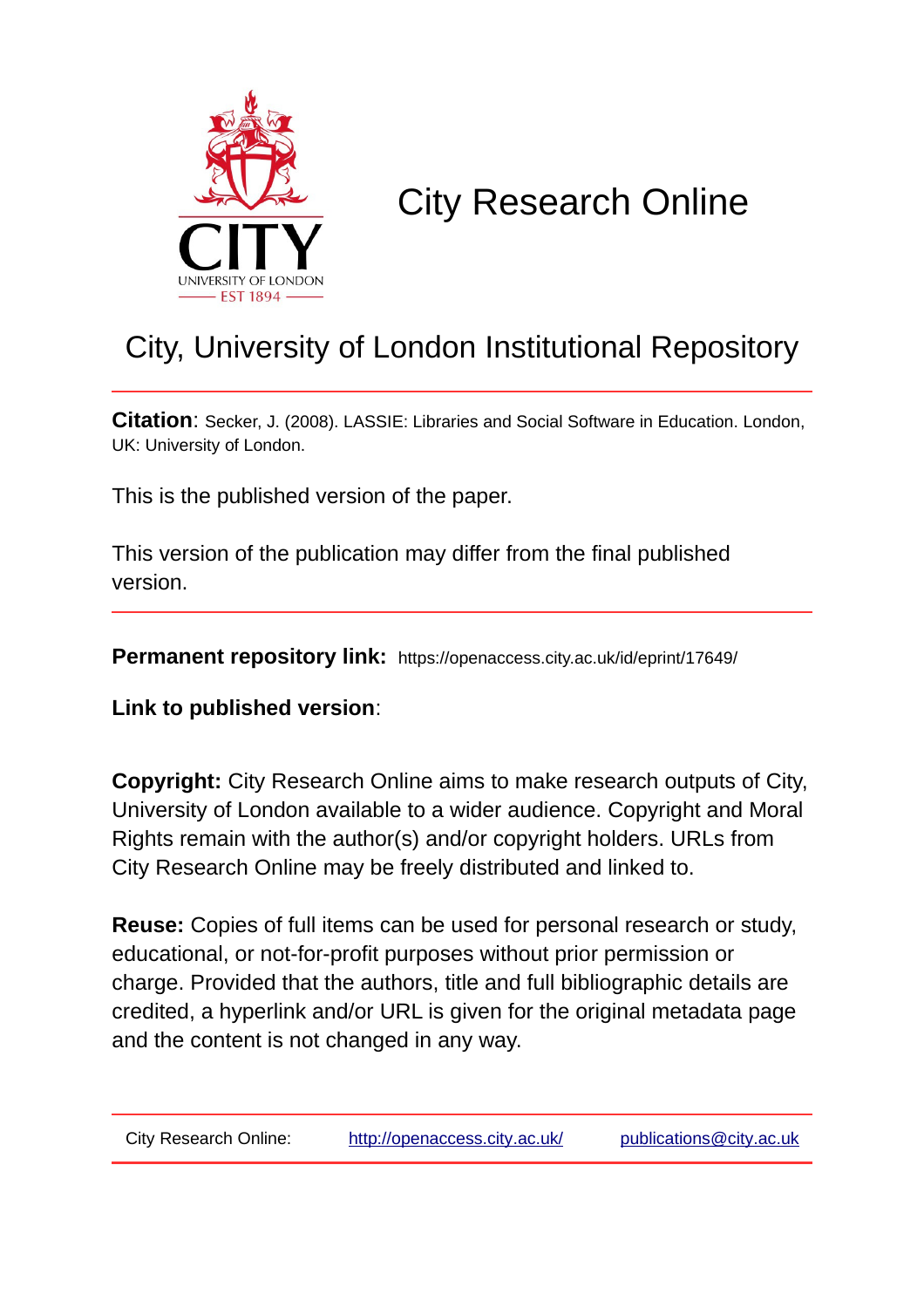CENTRE FOR DISTANCE EDUCATION

TEACHING AND RESEARCH AWARDS ROUND 3

END OF PROJECT REPORT

# LASSIE: LIBRARIES AND SOCIAL SOFTWARE IN EDUCATION

By

Jane Secker, London School of Economics and Political Science

On behalf of the research team:

Gwyneth Price, Institute of Education Kris Roger, London School of Economics Ian Snowley, Research Library Services, University of London Caroline Lloyd, London School of Hygiene & Tropical Medicine

Learning Technology Librarian Centre for Learning Technology Houghton Street London WC2A 2AE Tel: +44(0)207 955 6530 Email: j.secker@lse.ac.uk

February 2008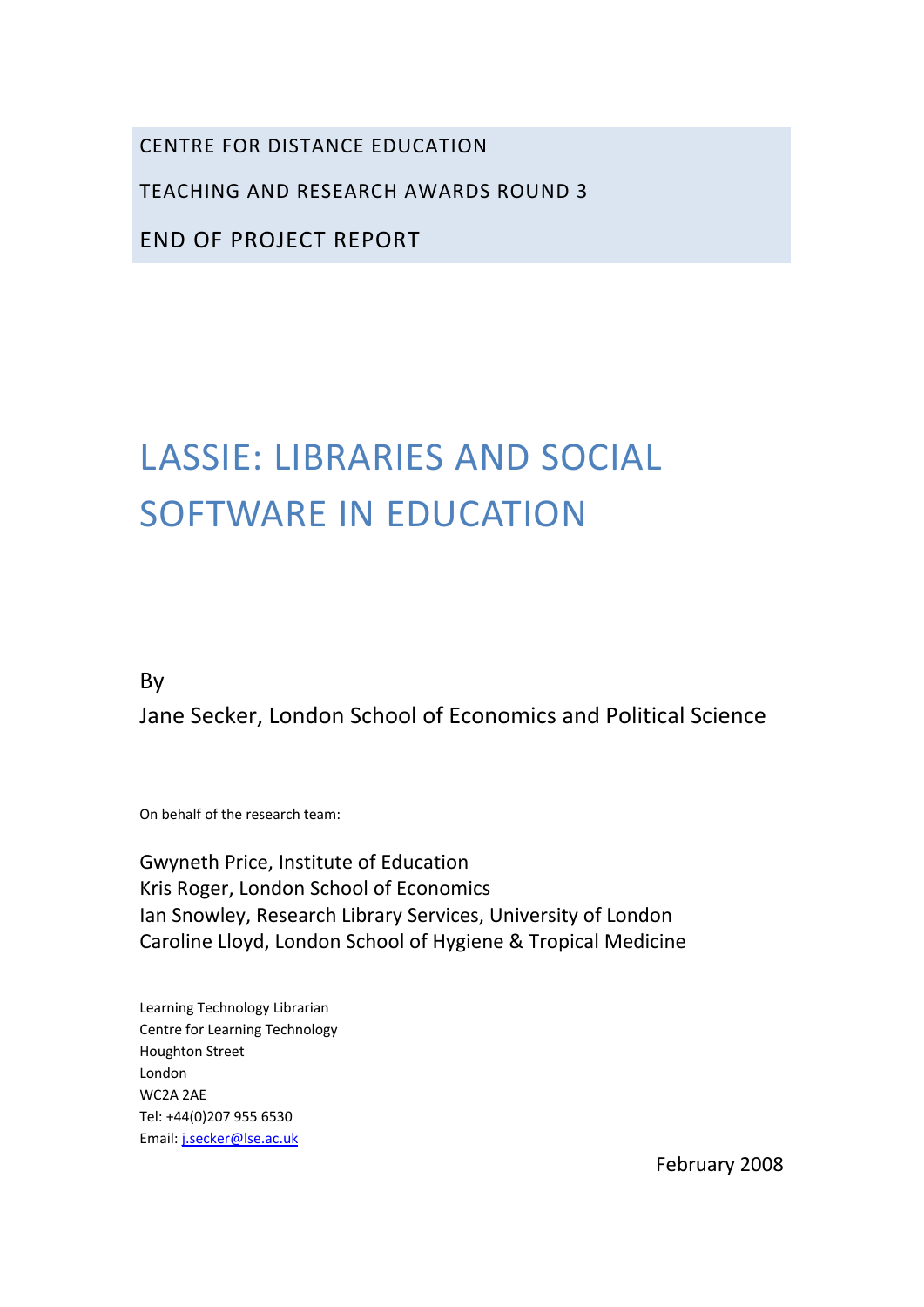#### **LASSIE: LIBRARIES AND SOCIAL SOFTWARE IN EDUCATION**

#### 1 ACTIVITIES AND ACHIEVEMENTS

The LASSIE project set out to explore whether social software (or Web 2.0 technologies) could enhance the experience of distance learners use of library services.

#### 1A WHAT WERE THE MAJOR ACHIEVEMENTS OF THE PROJECT AND IN WHICH WAY WAS THE PROJECT INNOVATIVE?

The LASSIE project had several key achievements including:

- Publication of a draft and final literature review providing a comprehensive overview of the use of web 2.0 technologies by libraries, current issues in distance learning librarianship and the role of the library as a social space. (See Appendix 2)
- Publication of five case study reports documenting practical experiments to use different types of social software and where possible to gather feedback from distance learners. (See Appendix 2)
- The successful use of several social software tools including a blog (http://elearning.lse.ac.uk/blogs/socialsoftware/) ,the social bookmarking site del.icio.us for storing useful resources (http://del.icio.us/LSE\_LASSIE), the production of a podcast available online.
- The successful use of Moodle for project communication and document sharing
- Wide dissemination of the research findings to fellow librarians and others via the blog, conferences & presentations and publications.

The project sought to establish if social software might be able to provide additional support for distance learners when using library resources. LASSIE concluded that one of the greatest challenges facing distance learners was how they developed information literacy skills without face to face interaction with library staff. It also concluded that library staff could now use a variety of social software tools to enhance the information literacy support they provided to distance learners.

#### 1B WERE THE OBJECTIVES/OUTPUTS/PRODUCTS YOU SET OUT TO ACHIEVE MET?

The objectives were fully met in terms of producing a literature review (which was also updated at the end of the project) and five case studies to explore different social software technologies. The project initially planned to explore how far libraries could be regarded as social spaces and these objectives were only partially met.

#### 1C WHAT OBSTACLES HAVE YOU ENCOUNTERED IN YOUR PROJECT (PARTICULARLY THOSE THAT MIGHT BE OF VALUE TO CURRENT AND FUTURE CDE AWARD HOLDERS)

Carrying out research into web 2.0 or social software developments is challenging due to the rapid pace of change occurring even during a nine month project. Keeping up to date with the literature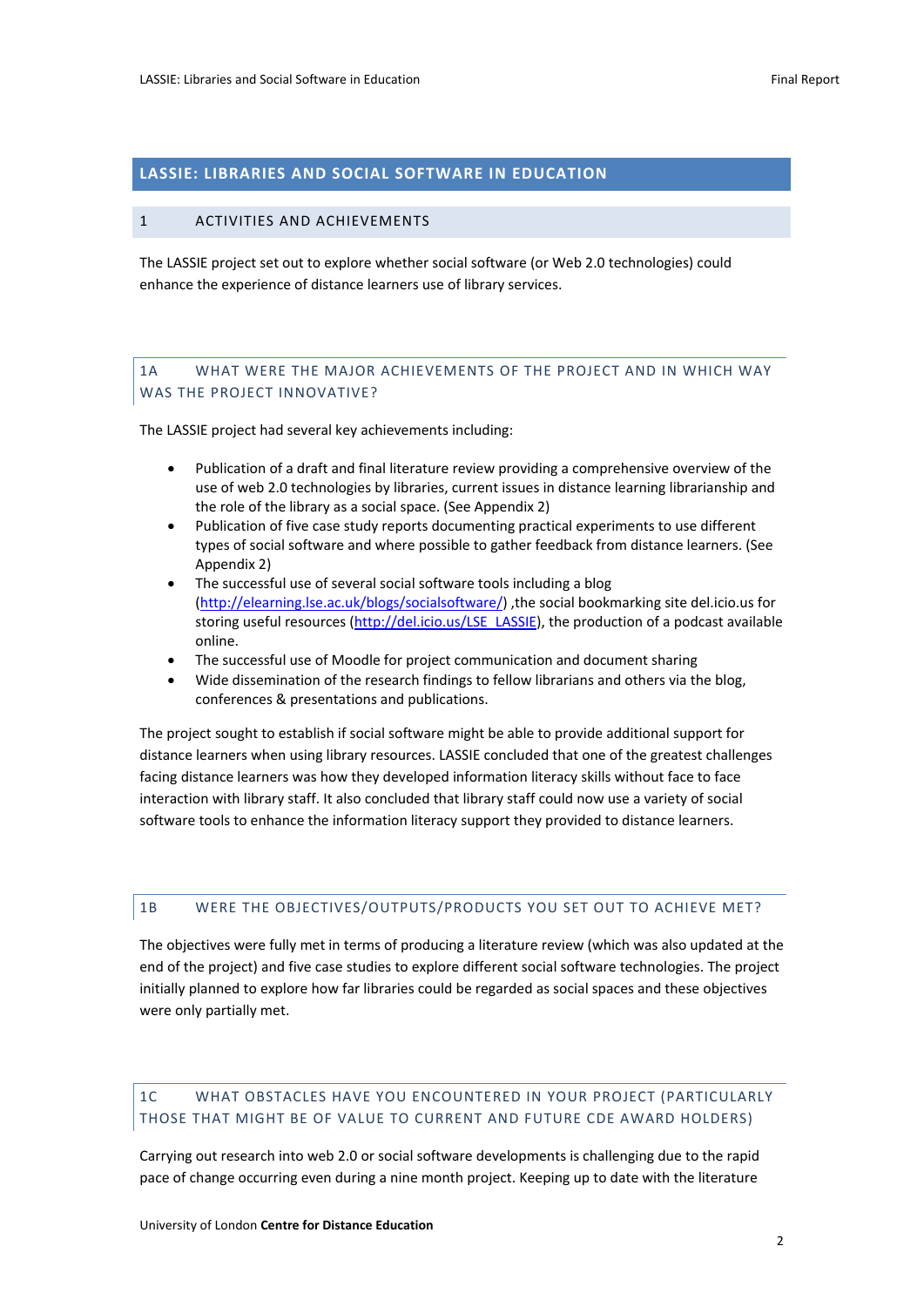involved learning to use new tools, such as feed readers, as many developments were documented on blogs or the web, rather than in the traditional published literature. The pace of change necessitated producing a draft version of the literature review in July 2007 which was subsequently updated in January 2008 to keep it as up to date as possible.

Unexpected difficulties occurred working with staff from the University of London Research Library Services, partly because of maternity leave of librarian responsible for Online Library. There were also some difficulties working with academic staff who led external programme courses as they were too pressed for time to get fully involved in project.

#### 2 RESEARCH RESULTS (ADDRESSING THE FOLLOWING QUESTIONS):

#### 2A WHAT EDUCATIONAL ISSUES DID THE PROJECT ADDRESS AND WHICH STUDENT OR OTHER GROUPS BENEFITED FROM THE PROJECT? WHICH STUDENT OR OTHER GROUPS COULD BENEFIT FROM THE PROJECT?

LASSIE attempted to address the issue of how distance learners might have access to "social spaces" within libraries and what role these social spaces might play in learning development. The project was beneficial to both librarians and archivists many of whom are currently exploring the potential of social software to enhance their traditional services. LASSIE also had some benefits to general student body at LSE (through the production of a podcast, and the use of del.icio.us for constructing resource lists), to students on the LSE External Programme course: Introduction to Information Systems course (through the construction of online reading lists), to primary PGCE students at the Institute of Education (through the use of del.icio.us to share resources). The skills and knowledge built up more generally amongst the project team would also benefit students on a variety of face to face, elearning & distance courses in the participating institutions.

#### 2B HOW HAS THE PROJECT BUILT UPON CURRENT WORK IN THE FIELD OF DISTANCE EDUCATION?

The LASSIE project built on work in the US where distance learning librarians have more specific roles; as opposed to in the UK where the focus has tended to be on e‐learning support. The project focussed specifically on the wider problem of distance learners failing to use the electronic resources which are made available to them. The issue is generally addressed in terms of support for developing information literacy skills but our project looked more generally at how distance learners students might feel more "in touch" with their library.

The project identified that future research could examine the impact that specific information literacy support had on the learning development of distance learners.

#### 2C HOW DID YOU EVALUATE THE PROJECT?

Nine steering group meetings were held throughout the course of the project including an initial meeting in February 2007 before the project commenced and a review meeting in February 2008 after the project concluded. Members of the Steering Group came from the following institutions: LSE (Library, Archives and CLT), Institute of Education, London School of Hygiene and Tropical Medicine, University of London Research Library Services. The project also recruited a member of library staff from the Open University to provide external feedback through the steering group.

The project was also continuously evaluated by an external audience as dissemination was an integral part of LASSIE from the outset. The first presentation on the project was given in April 2007 and these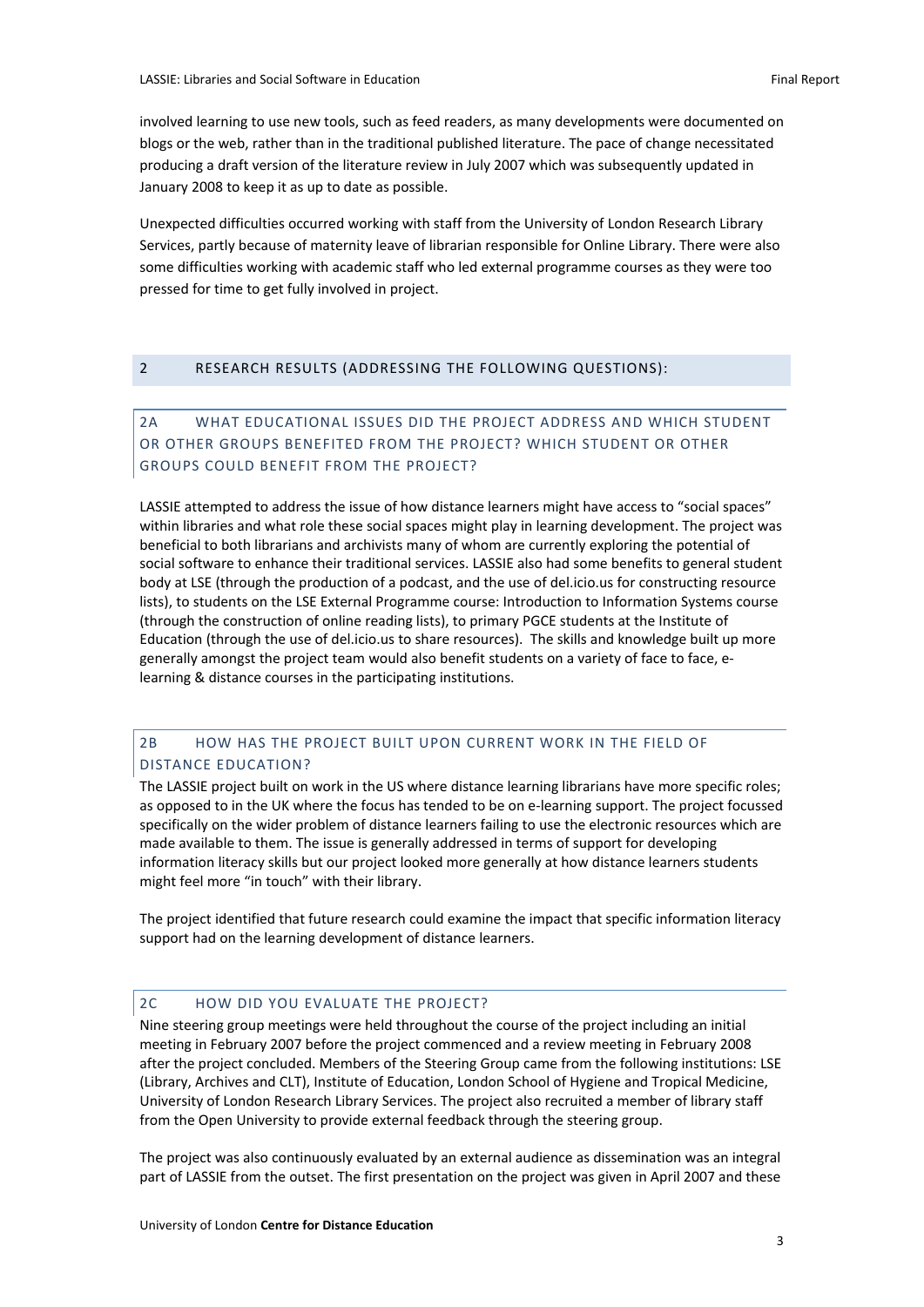presentation allowed the project team to gather feedback on the direction of the research. The blog was set up in March 2007 and informal feedback was received via comments. Since March 2007 20 comments have been left on the blog by external visitors and over 40 other blogs have linked to one or more posting on our blog. The LASSIE Blog has been bookmarked in the social bookmarking site del.icio.us (http://del.icio.us) by 29 people to date.

2D HOW HAVE YOU AND/OR HOW DO YOU PLAN TO DISSEMINATE THE RESULTS OF THE PROJECT THROUGHOUT THE EXTERNAL SYSTEM, THE UNIVERSITY OF LONDON AND MORE WIDELY?

The LASSIE web page (http://clt.lse.ac.uk/Projects/LASSIE.php) and blog (http://elearning.lse.ac.uk/blogs/socialsoftware/) have been available since March 2007 and were regularly accessed throughout the project. The LASSIE team have participating in numerous dissemination events including conferences specifically aimed at:

- the External Programme & University of London staff (e.g. CDE Fellows Conference 2007);
- librarians (University of London, e.g. cpd25, Special Collections Forum, and nationally & internationally e.g. Cambridge University, Libraries without Walls);
- academics, (e.g. Towards a Social Science of Web 2.0, Networked Learning Conference)

Papers from some of these events have been published and further details are available in Appendix 1.

#### 3 A NON‐TECHNICAL SUMMARY OF LASSIE:

LASSIE (Libraries And Social Software In Education) involves a team of librarians, learning technologists and archivists from the University of London. The project first conducted an extensive literature review, which provides an overview of social software tools and technologies and explores their current implementation by libraries. The review also considers the key issues in supporting distance learners' use of libraries and whether social software might provide solutions. The literature review was followed by several case studies to explore specific types of social software in practice. These included the use of social bookmarking for sharing resources, the value of social software online reading lists, blogging in the library community, the use of the social networking site Facebook by libraries and podcasting for information literacy support.

The project sought to establish if social software might be able to provide additional support for distance learners when using library resources. LASSIE concluded that one of the greatest challenges facing distance learners was how they developed information literacy skills without face to face interaction with library staff. It concluded that library staff could now use a variety of social software tools to enhance the information literacy support they provided to distance learners. However, LASSIE only started to be explore the practicalities of doing this and it is an area for further research.

#### 4 SUPPORT FROM THE CENTRE FOR DISTANCE EDUCATION.

The LASSIE Steering Group was fortunate to be chaired by a Fellow of the Centre for Distance Education, Gwyneth Price, who provided valuable input into the project. The LASSIE team attended the CDE conference in June 2007 and this provided a useful opportunity to publicise the project and find out about other CDE projects which were related to LASSIE. Some useful contacts with colleagues at the External Programme office at LSE were made during this event. CDE also organise a series of events which the project team were invited to through the CDE mailing list. However, aside from the CDE conference, contact with staff in CDE was fairly minimal for the duration of the project.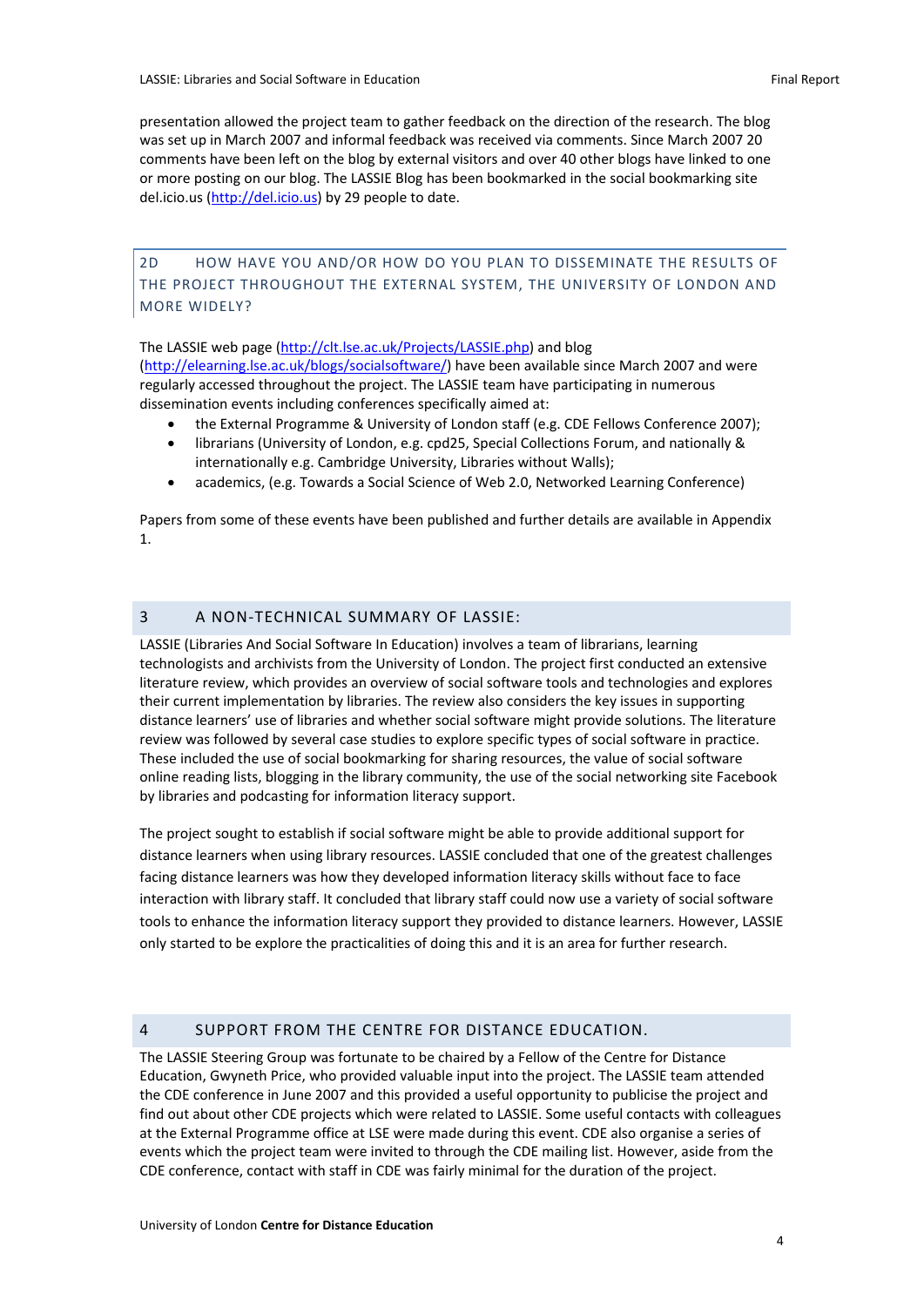Communication with colleagues in another institution working on a CDE related project was not forthcoming despite best efforts of the LASSIE team and early suggestions that useful synergies could be developed.

#### 5 A SIGNATURE AND DECLARATION SECTION:

Dr Jane Secker (Principle researcher) Learning Technology Librarian Centre for Learning Technology, LSE

Signed\_\_\_\_\_\_\_\_\_\_\_\_\_\_\_\_\_\_\_\_\_\_\_\_\_\_

Ms Gwyneth Price Student Services Librarian Institute of Education

Signed\_\_\_\_\_\_\_\_\_\_\_\_\_\_\_\_\_\_\_\_\_\_\_\_\_\_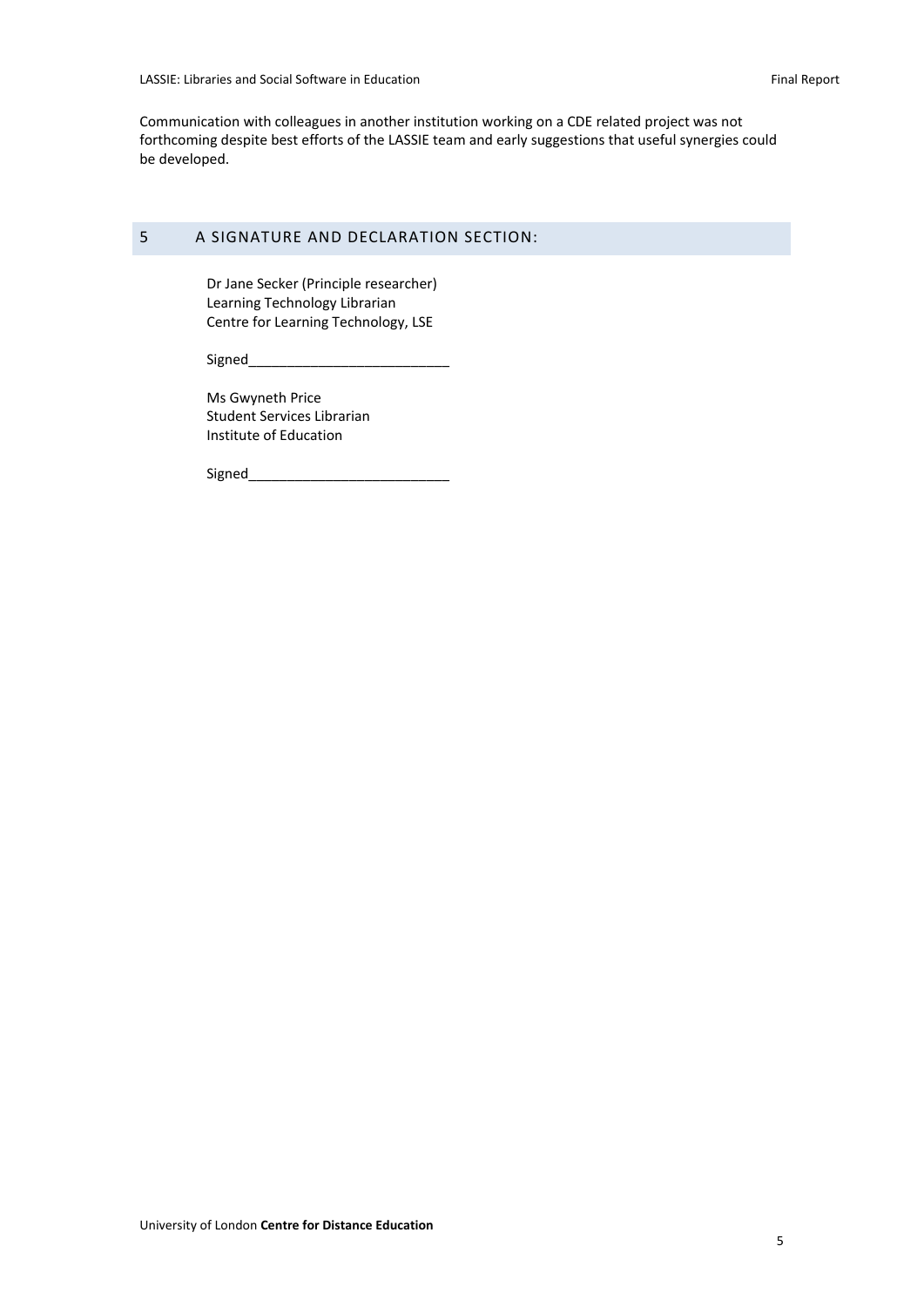#### APPENDIX 1: LASSIE DISSEMINATION ACTIVITIES

| <b>Audience</b>                                                          | Date              | <b>Venue</b>                                                                   | <b>Type</b>                                                                                                                                                          |
|--------------------------------------------------------------------------|-------------------|--------------------------------------------------------------------------------|----------------------------------------------------------------------------------------------------------------------------------------------------------------------|
| Librarians /<br>information<br>professionals                             | April 2007        | CPD25<br>Conference:<br>The Library in<br>the Interactive<br>Environment:      | Seminar presentation of project overview                                                                                                                             |
| Practitioners-<br>University of<br>London<br>External<br>Programme       | June 2007         | Centre for<br><b>Distance</b><br>Education,<br>Fellows<br>Conference           | Seminar presentation of work-in-progress. Available:<br>http://www.cde.london.ac.uk/support/events/event3319.htm                                                     |
| Librarians /<br>information<br>professionals                             | <b>July 2007</b>  | <b>ALISS</b><br>Conference:<br>University of<br>Leeds                          | Hands on workshop                                                                                                                                                    |
| Librarians /<br>information<br>professionals                             | <b>July 2007</b>  | Education<br>Librarians<br>Group Seminar<br>(UCL)                              | Hands on workshop                                                                                                                                                    |
| Librarians /<br>information<br>professionals<br>in distance<br>education | September<br>2007 | Libraries<br><b>Without Walls</b><br>conference<br>Lesbos, Greece.             | Paper given at International conference:<br>http://www.cerlim.ac.uk/conf/lww7/abstracts.php#gpjs and<br>written up in the conference proceedings published by Facet. |
| Academics:<br>Social<br>Scientists                                       | September<br>2007 | Towards a<br>Social Science<br>of Web 2.0,<br>University of<br>York            | Paper given at international conference.                                                                                                                             |
| Librarians /<br>information<br>professionals                             | September<br>2007 | New Review of<br>Information<br>Networking,<br>Volume 13<br><b>Issue 1, 39</b> | Journal publication                                                                                                                                                  |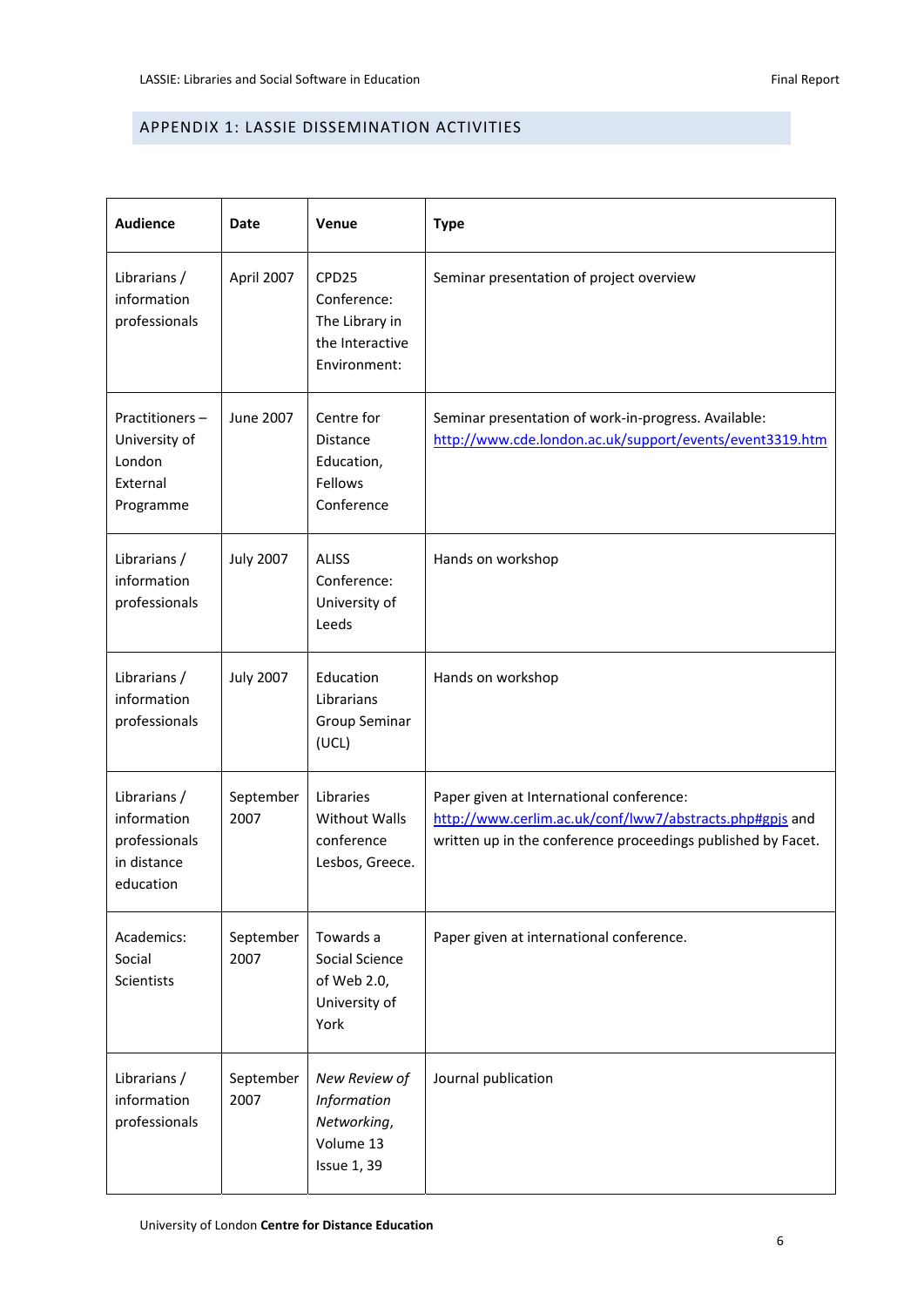| Publishers /<br>librarians                              | December<br>2007 | <b>UK Serials</b><br>Group seminar                           | Seminar presentation of work to date    |
|---------------------------------------------------------|------------------|--------------------------------------------------------------|-----------------------------------------|
| Librarians                                              | January<br>2008  | University of<br>Cambridge<br>library<br>conference          | Paper given at conference               |
| Librarians /<br>information<br>professionals            | January<br>2008  | <b>ALISS</b><br>Quarterly, Vol<br>3, No.2                    | Journal publication                     |
| Medical<br>librarians /<br>information<br>professionals | January<br>2008  | Health<br>Information on<br>the Internet                     | Journal publication                     |
| Educators / E-<br>learning staff                        | May 2008         | Networked<br>Learning<br>conference,<br>Halkidiki,<br>Greece | Paper given at international conference |

#### APPENDIX 2: LASSIE'S REPORTS AND ACHIEVEMENTS

In addition to external publications and conference attendance the LASSIE project published several reports on the project website and the project blog. These include:

Project website: http://clt.lse.ac.uk/Projects/LASSIE.php

Project Blog: http://elearning.lse.ac.uk/blogs/socialsoftware/

Project del.icio.us account: http://del.icio.us/lse\_lassie

#### PROJECT DOCUMENTS

Secker, Jane. *LASSIE Project: Draft literature review*, July 2007. Available at: http://clt.lse.ac.uk/Projects/LASSIE\_lit\_review\_draft.pdf

Secker, Jane. *LASSIE Project: Final literature review*, January 2008. Available at: http://clt.lse.ac.uk/Projects/LASSIE\_lit\_review\_final.pdf